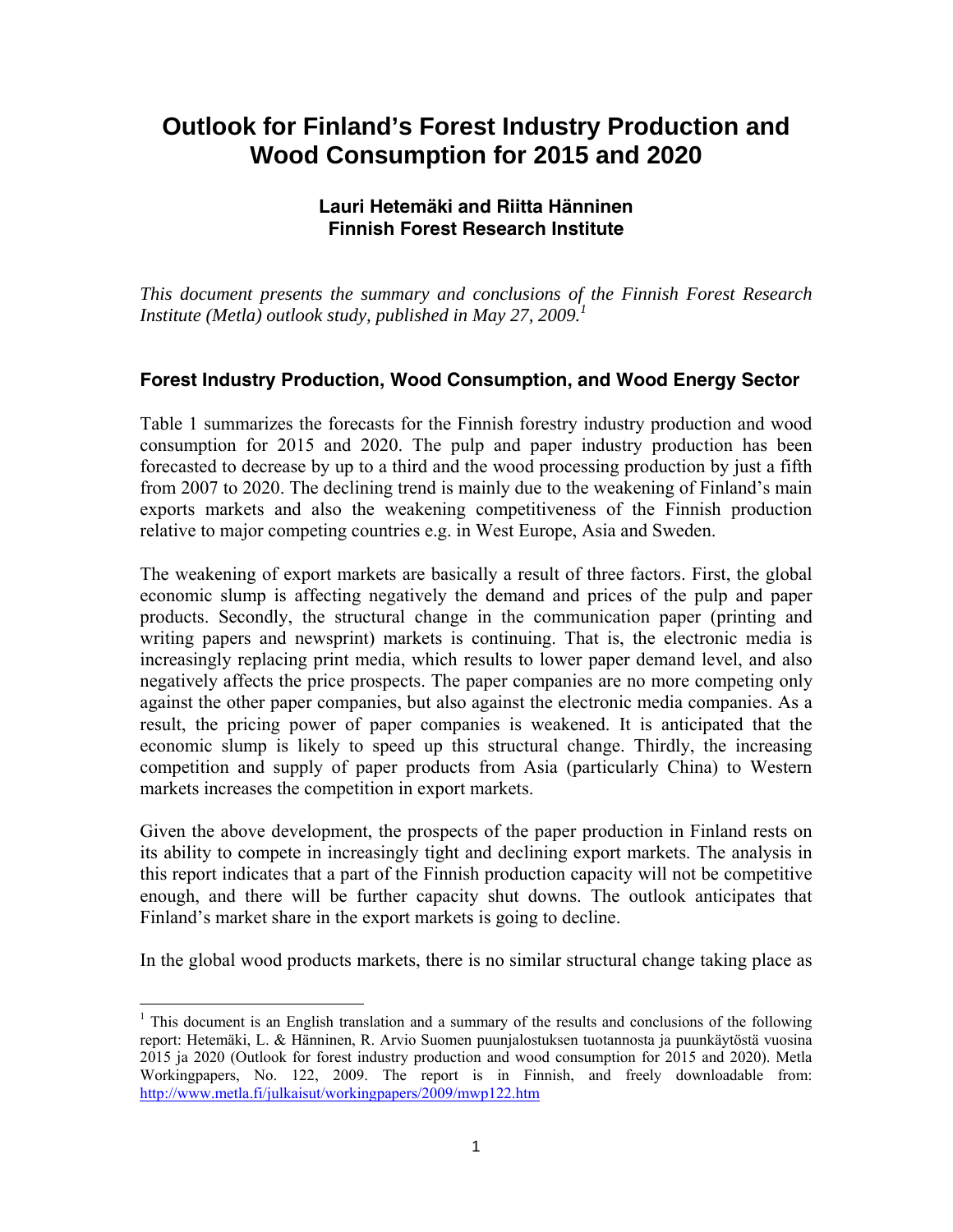is the case in communication paper markets. Wood products consumption is still forecasted to increase in Finland's main export markets in Europe's, albeit rather slowly. Assuming that the declining price trend in the sawnwood markets continues, the Finnish industry cannot preserve its market shares in the export markets, but lose them to countries that have lower production costs, like Russia, new Eastern European manufacturing countries and also Germany. In Sweden, the roundwood prices relative to sawnwood prices have been more advantageous than in Finland. Sweden has also benefited from the exchange rate changes − euro has strengthened against Swedish krona. In the long run, however, Sweden's advantage over Finland is not necessarily going to continue. Thus, Sweden also has to develop its wood product industry. Even though the level of the wood products production is forecasted to decrease in Finland, the turnover may increase if the share of more value added products is increasing.

**Table 1.** Finnish Forest Industry Production in 2007 and Outlook for 2015 and 2020 *(mil. tons and mil.m3 )*

|                      | 2007 | 2015 | 2020 | Change 2007 vs. 2020 |
|----------------------|------|------|------|----------------------|
|                      |      |      |      | $\%$<br>Quantity     |
| Paper and paperboard | 14.3 | 10.8 | 9.4  | 4.9<br>$-34$         |
| <b>Pulp</b>          | 12.9 | 9.0  | 7.5  | 5.4<br>$-38$         |
| <b>Wood Products</b> | 14.3 | 11.8 | 11.9 | 2.4<br>$-17$         |
|                      |      |      |      |                      |

There are large uncertainties related to the wood products industry's outlook. For example, there is a possibility that the wood products consumption in the main export markets in Europe increase more than anticipated in this report. This could happen for example, if the wood consumption per capita in Western Europe would rise towards the levels seen in Finland and Sweden. Currently, the annual consumption of coniferous sawnwood per capita in Finland is 1.1  $m^3$  and in Sweden 0.82  $m^3$ , but only 0.2  $m^3$  in Western Europe.

The concerns related to climate change could work for the benefit of wood products. Given that wood products sequester carbon, and the production and use of wood results to lower carbon emissions than competing materials, such as, concrete steel, aluminium and plastics, the desirability of wood usage is likely to increase. This could materialize in Europe to wood consumption per capita levels that were closer to those seen in Finland and Sweden than is currently the case currently. Finland is an example of a case, where the wood consumption level changed rather dramatically in a relatively short period of time. The per capita level of consumption of sawnwood roughly doubled in Finland in the past decade or so.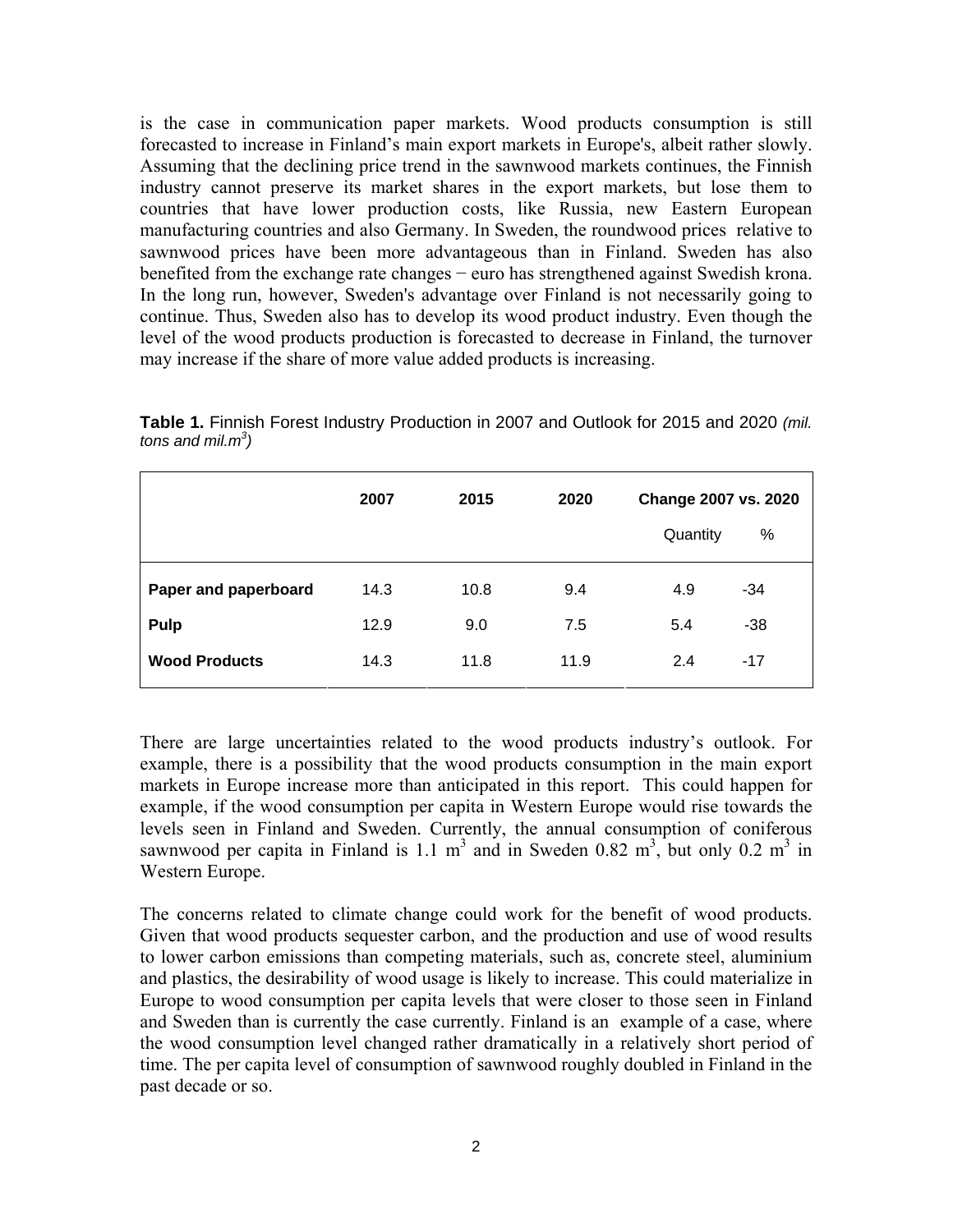In case of Finland, it seems likely that relative importance of wood products industry is increasing in the future, and conversely the relative importance of pulp and paper industry is declining.

The outlook for Finland's forest products industry also indicates that the use of pulpwood will decrease at a much greater rate than sawlogs (table 2). However, this difference does not show up as strongly in the domestic consumption of pulpwood. The pulp industry has been relatively more dependent on imported wood than the wood products industry. Due to Russian roundwood export taxes, the wood imports to Finland have been declining, and will most likely to do so also in the future. Consequently, the pulp industry utilization of imported wood is expected to decrease significantly, and respectively the domestic pulpwood consumption is likely to increase. Given the outlook in this report, also significant change in the wood chip and sawdust market is anticipated. If the forecast were realized, it would mean that by 2020 the saw and plywood industry would produce significantly more wood chip and sawdust than the pulp industry would have use for. This would leave more room for the energy use of woody biomass.

|                                                     | 2007         | 2015         | 2020         | Change 2007 vs. 2020              |
|-----------------------------------------------------|--------------|--------------|--------------|-----------------------------------|
|                                                     |              |              |              | ℅<br>Quantity                     |
| Forest Industry total*<br>Domestic roundwood        | 75.4<br>59.4 | 57.9<br>49.9 | 52.5<br>46.2 | 22.9<br>$-30$<br>$-22$<br>$-13.2$ |
| <b>Pulp Industry**</b><br>Domestic roundwood        | 53.6<br>29.3 | 38.8<br>25.9 | 33.1<br>22.2 | 20.5<br>$-38$<br>$-24$<br>7.1     |
| <b>Wood Products Industry</b><br>Domestic roundwood | 32.7<br>29.7 | 26.0<br>24.0 | 26.4<br>24.4 | 6.3<br>$-19$<br>5.3<br>-18        |

**Table 2.** Finnish Forest Industry Wood Consumption in 2007 and Outlook for 2015 and 2020 *(mil.m3 )*

*\* does not include woodchips and sawdust; \*\* includes domestic and imported woodchips and sawdust* 

#### *Wood Energy Prospects*

Significant opportunities in Finland's wood processing industry development and its effects on the wood markets relates to energy production prospects. It is very probable that the pulp and paper industry and wood products industry as well as the energy industries will significantly increase the use of wood in energy production. In table 19, the forecast figures do not take into account the possibility of this increase, and therefore the figures for pulpwood consumption are likely to be too small. Also, the Table does not include forecasts for woodchip and wood residue consumption, both of which are likely to increase significantly due to energy production.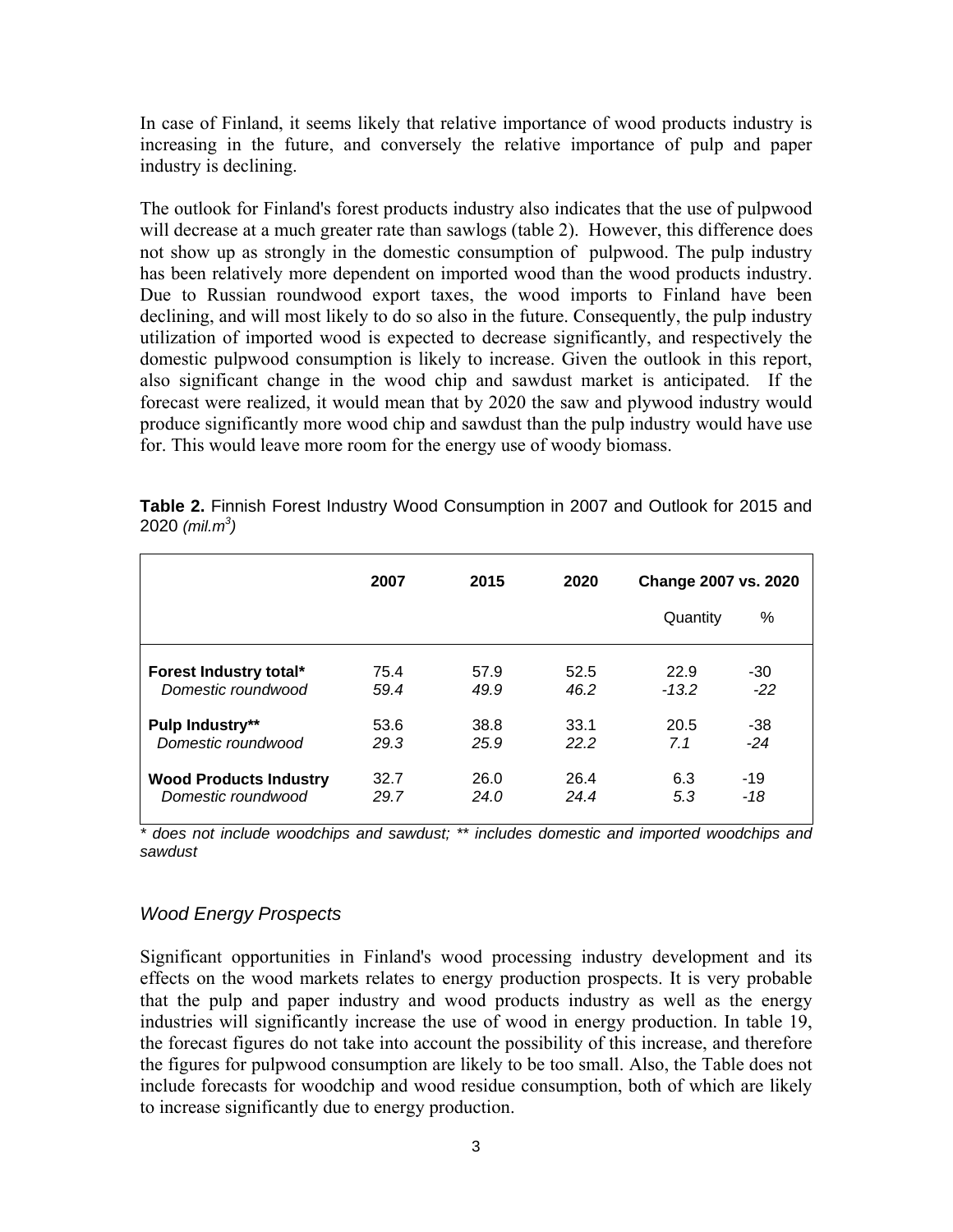In this report, we have not produced quantitative forecasts of wood energy use. This would be require to analyze among other things, technological developments in forest biomass utilizing energy technology, global energy market developments,  $CO<sub>2</sub>$  price developments, as well as scenarios for energy and climate change polices. Due to the tight time schedule of the report, this type of analysis was out of the scope of the study.

It is likely that the utilization of forest biomass for energy production purposes will be based on versatile raw material base. For example, forest chip, wood chip and sawdust, black liquor and pulpwood are all possible raw materials. There are also alternative raw materials as peat, reed canary grass and industrial and municipal waste. The price development of the different biomass components is probably the single most significant factor, which will affect their use in the future. Because the biomass markets are just emerging in Finland, it is still very difficult to estimate the different raw material ratios for future utilization.

Besides the price development, the environmental impacts of the different biomass components will affect the use of raw materials. For example, if Finland adopts policy measures towards peat that increase the costs of its usage, this would most likely result to higher level of forest biomass utilization

In Finland there is a definite need for more detailed analyses of wood energy use. In particular, there is a need for a extensive assessment, which would considers all possible ways in which wood can be used in energy production. These assessments should also be based on the economical market analysis of the energy markets and emissions markets development, not just on engineering technology analyses. The assessment should also include policy simulation scenarios. These kinds of assessments will unavoidably include significant uncertainties but it should not be a reason to leave it undone. The uncertainties and the sensitiveness of the results to these, could be studied with help of scenario analysis.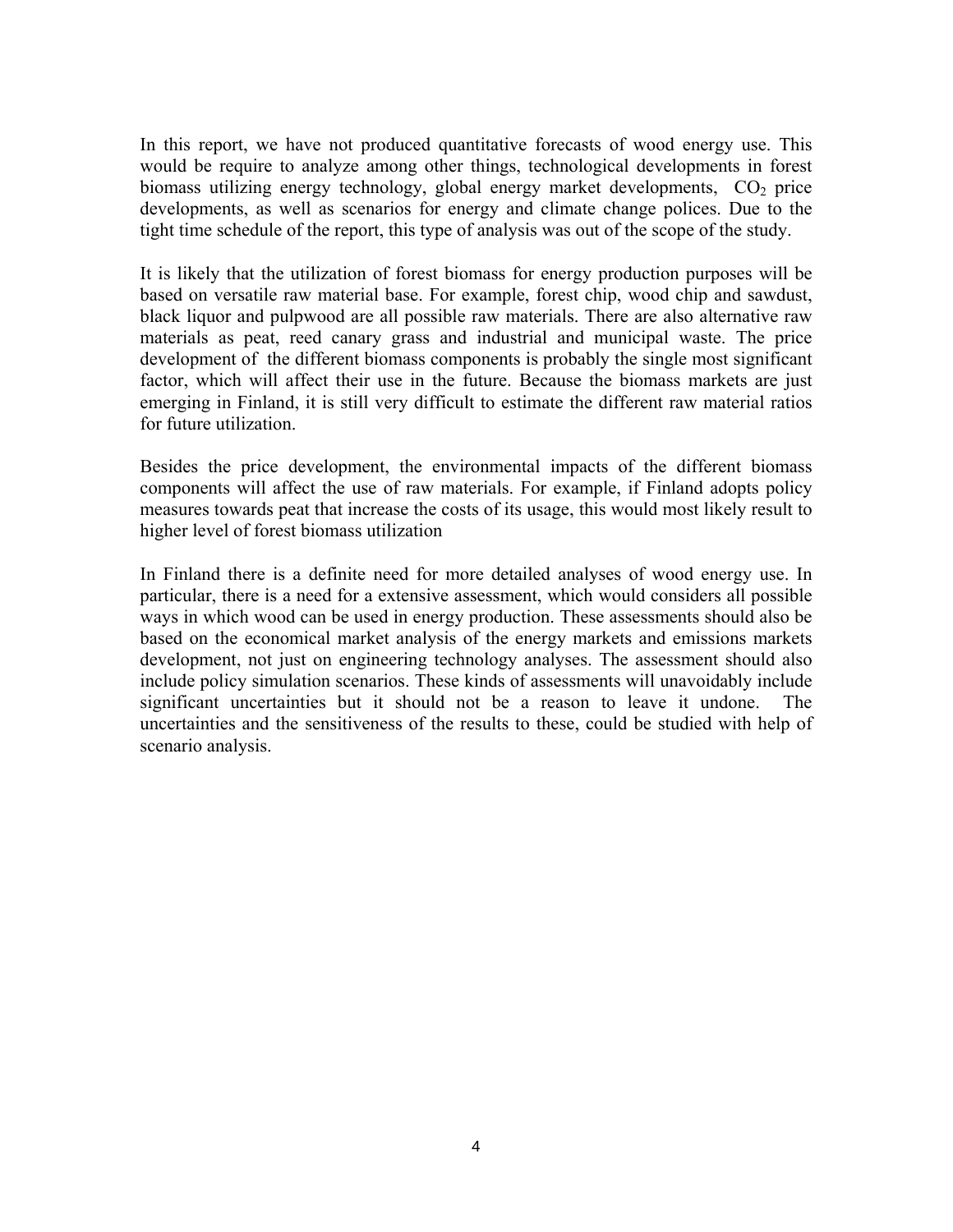# **Conclusions and Policy Implications**

Previous long-term outlook studies for the Finnish forest industry production and wood consumption have typically overestimated actual development. The closest approximation to the trends now unfolding appears to have been the forecasts published in June 2006 by Metla (Hetemäki et al. 2006). Admittedly, even they now seem to be proving overoptimistic, even if the effects of the recession are not taken into account.<sup>2</sup> As a consequence of the unexpected slump, Metla's assessments are likely to turn out to be clear overestimations.3

Törmä and Reini (2008) applied the regional general equilibrium model in their forecast of pulp and paper industry production in Finland to the year 2015. They estimated that if the decisions to cut capacity in the years 2006−2008 are combined with the model's scenarios, 21.0–30.5 percent of the pulp and paper industry capacity could disappear by 2015. In other words, in terms of magnitude, the estimate would correspond to the one presented in this report.

Pöyry's (2005) scenarios concerning sawnwood and plywood are parallel to those constructed in this report. However, production is not estimated to decline to quite the degree that has been suggested here. In Pöyry's view, wood products industry production would decline from the 15.3 million cubic metres in 2005 to 11.7–14.2 million cubic metres in 2040, depending on the scenario. Pöyry considers the declining production to be due to the slow growth of demand in export markets and Finland's poor competitiveness in relation to the growing supply from Russia and Eastern Europe, as well as the limited availability of logs.

One of the reasons why the forecasts do not usually realize as such, is that the world is not as deterministic as the forecasts lead us to believe. For example, the forecasts presented here are based on trend analyses and many assumptions. If they were to be changed, the forecasts would also change. Although, we consider the chosen trend analyses and assumptions to be justified, nevertheless, it is highly unlikely that the forecasts would be realised as such. It is simply impossible to know the situation in 10 years' time in any detail. The present slump is a good reminder of the mostly unexpected course of development, the likes of which will always turn up.

Therefore, the forecasts provided in this study should be viewed as indicative rather than precise estimates. On the other hand, our own actions can also influence future

 $\overline{a}$ 

<sup>&</sup>lt;sup>2</sup> Metla's forecasts for the declining paper and paperboard production to 2015 have already been realized, 6 years before the point in time forecast. If the currently used paper and paperboard capacity was to be utilized at a 95% capacity utilization ratio, the production figure would be precisely the average of Metla's estimate for 2015. Similarly, Metla's earlier production forecasts for the sawnwood and plywood industry look overoptimistic.

<sup>&</sup>lt;sup>3</sup> The Kaskinen pulp mill is probably the only significant closure decision of pulp and paper industry capacity already influenced by the currently ongoing slump.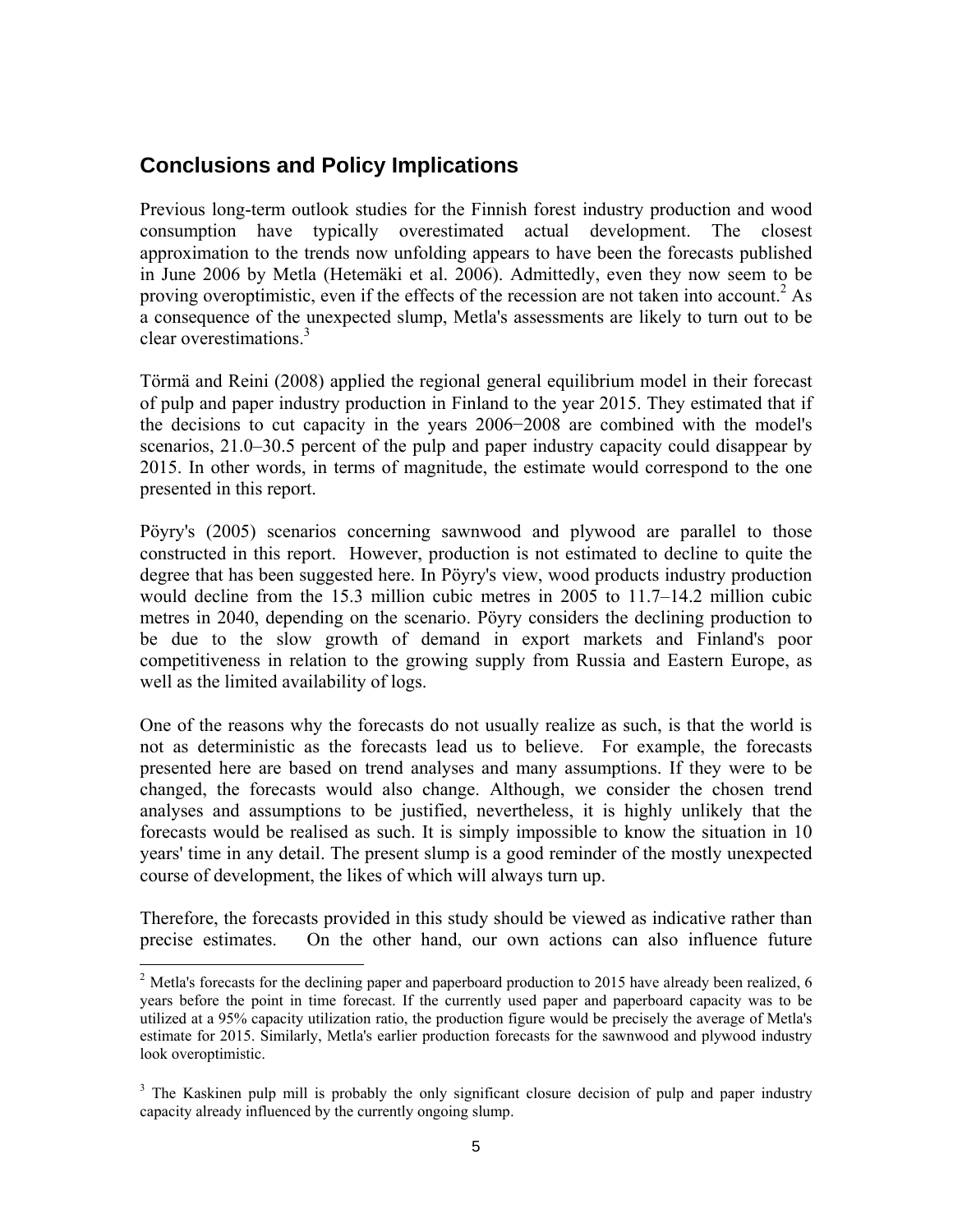developments. This fact also raises the question: to what extent could policy actions influence the competitiveness of the forest industry, so that the development could be diverted to take a course other than the one forecasted here?

#### *Politics important, but effects limited*

The single most important determinant of the level of the forest products production in Finland is the demand for the products, which mainly originates from export markets. Finnish politics can exert very little influence on this. Some influence can be exerted on the use of wood products in the domestic markets, for example by changing fire safety regulations in building construction. With paper and packaging products, there are no real means of making a difference.

A second important determinant of production levels is relative competitiveness of the Finnish forest industry. This in turn is determined largely by the cost development of production inputs and transport costs, efficiency of the production capacity, and exchange rate movements. Since Finland has adapted the euro currency, the Bank of Finland can no longer influence exchange rate. Neither is it possible to influence international transport costs. The cost of labour can, in principle, be influenced through e.g. taxation policy. In practice, however, taxation on labour is not easily altered on the basis of the viewpoint of a single sector.

Wood costs and the supply of wood can be influenced, for example through taxation policy and subsidies. These may have a significant bearing on the wood product industry, as wood costs are the largest single cost item in the sector. In the pulp and paper industry, the importance of wood costs is clearly lower. The price trends of other raw materials, mostly imported chemicals for the pulp and paper industry, cannot be influenced through domestic policy.

The pulp and paper industry is an important consumer of power, with the share of energy costs of the sector's production costs at almost 10 percent in 2006. Measures that would reduce this cost item would improve the competitiveness of the pulp and paper industry. Measures that would be effective relatively quickly would be significant. Conversely, a decision such as a new nuclear plant would make any difference only at a very long-run, and would be unlikely to affect the situation in the forecast period presented here. On the other hand, power usage by the forest industry is forecasted to decline considerably, mainly due to the declining capacity level.

The wood product industry is not an important consumer of purchased energy, but it may be a more significant energy producer than is currently the case. Subsidies granted for energy production would naturally improve the competitiveness of the sector. The pulp and paper industry has considered such measures to be harmful, because they could distort the markets.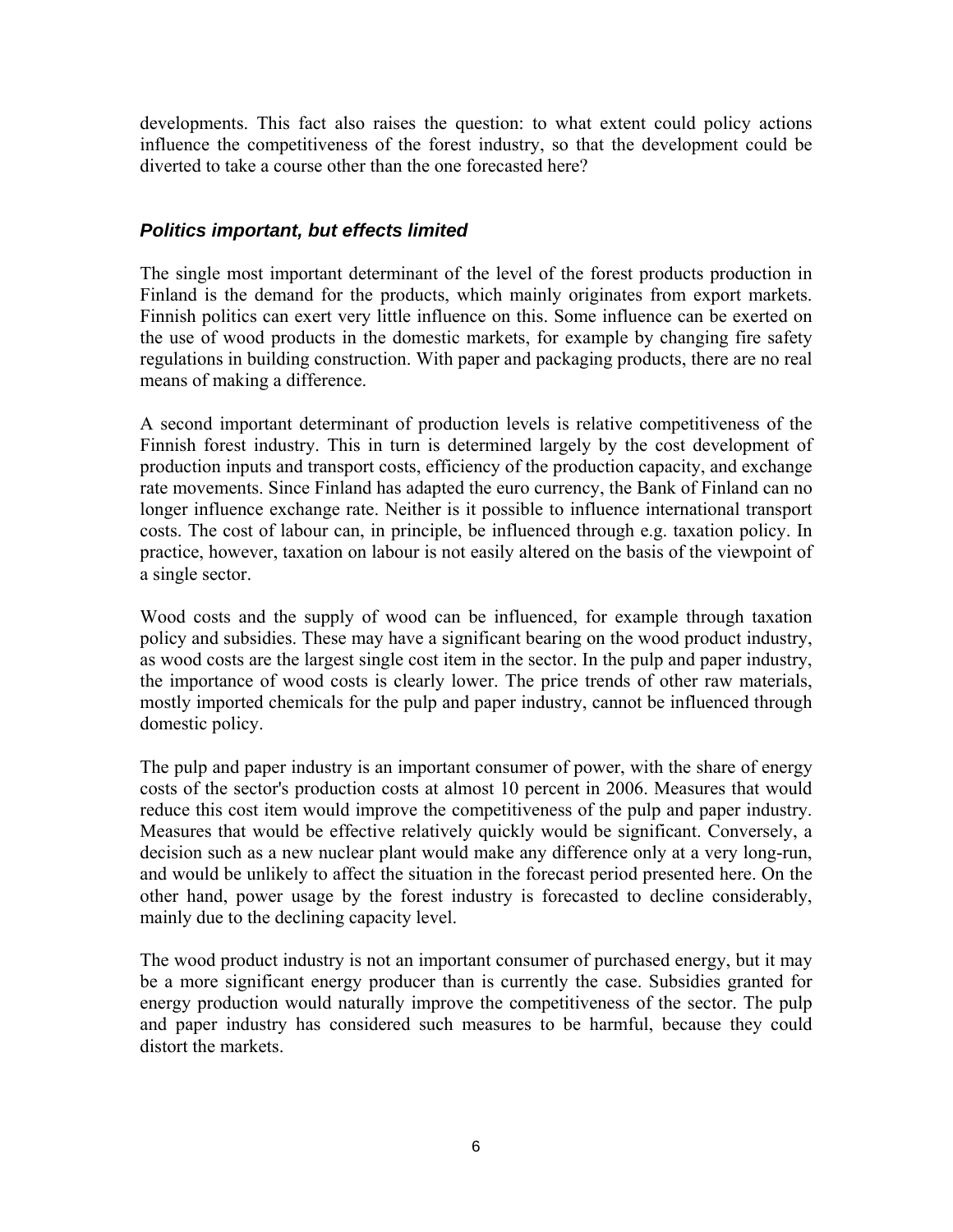The forest industry production efficiency located in Finland depends mostly on investments. Policy may have an indirect influence on this through creation of good investment conditions. However, the dominant factor affecting investment decisions is global development. For example, the strategies of the global forest industry companies operating in Finland stress the importance of foreign investments, mainly to Asia, Latin-America and Russia, rather than investments to domestic market.

In summary, it is evident that the domestic policy measures influence is mainly restricted to the wood and energy input costs, accounting for about a quarter of the total production costs in the pulp and paper industry. The remaining three quarters, the exchange rate and demand for the end products, are practically beyond the scope of any domestic policy influence. On this basis, it seems likely that it is very difficult to decisively change the outlook for forest industry production in Finland through domestic policy measures. In principle, the chances of influencing the development of the wood products industry through policy measures are better, particularly through measures associated with the wood markets. Moreover, a good 40 percent of wood products industry production ends up in the domestic market, which is why domestic conditions also bear a much greater significance than is the case with the pulp and paper industry.

# *Policy prioritisation*

Policy measures should be targeted where they have the greatest chance of making a difference in the long-term. In this respect, wood products and developing new forest products come to the fore. Firstly, policy may be used to influence the development of wood products industry in Finland more strongly than that of the pulp and paper industry. On the other hand, the outlook for the wood products sector is better in any case. There is no foreseeable prospect of a similar structural change in the end use of the sector's products as in the demand for paper, an area where electronic media have begun to displace traditional paper-based communications. In addition, measures directed to mitigate climate change are likely to enhance the prospects of wood products (see below)

Biorefineries linked to pulp and paper mills and biopower plants at sawmills may open up interesting possibilities. Moreover, the energy industry is becoming an increasingly large wood processor in Finland. Wood-based growth of electricity and heat generation looks particularly promising.

The conclusion is that policy measures should be prioritized to support especially development that creates new production in Finland. On the other hand, less support would be directed for development work leading to products with production prospects mostly abroad.

#### *Matching policy to structural change*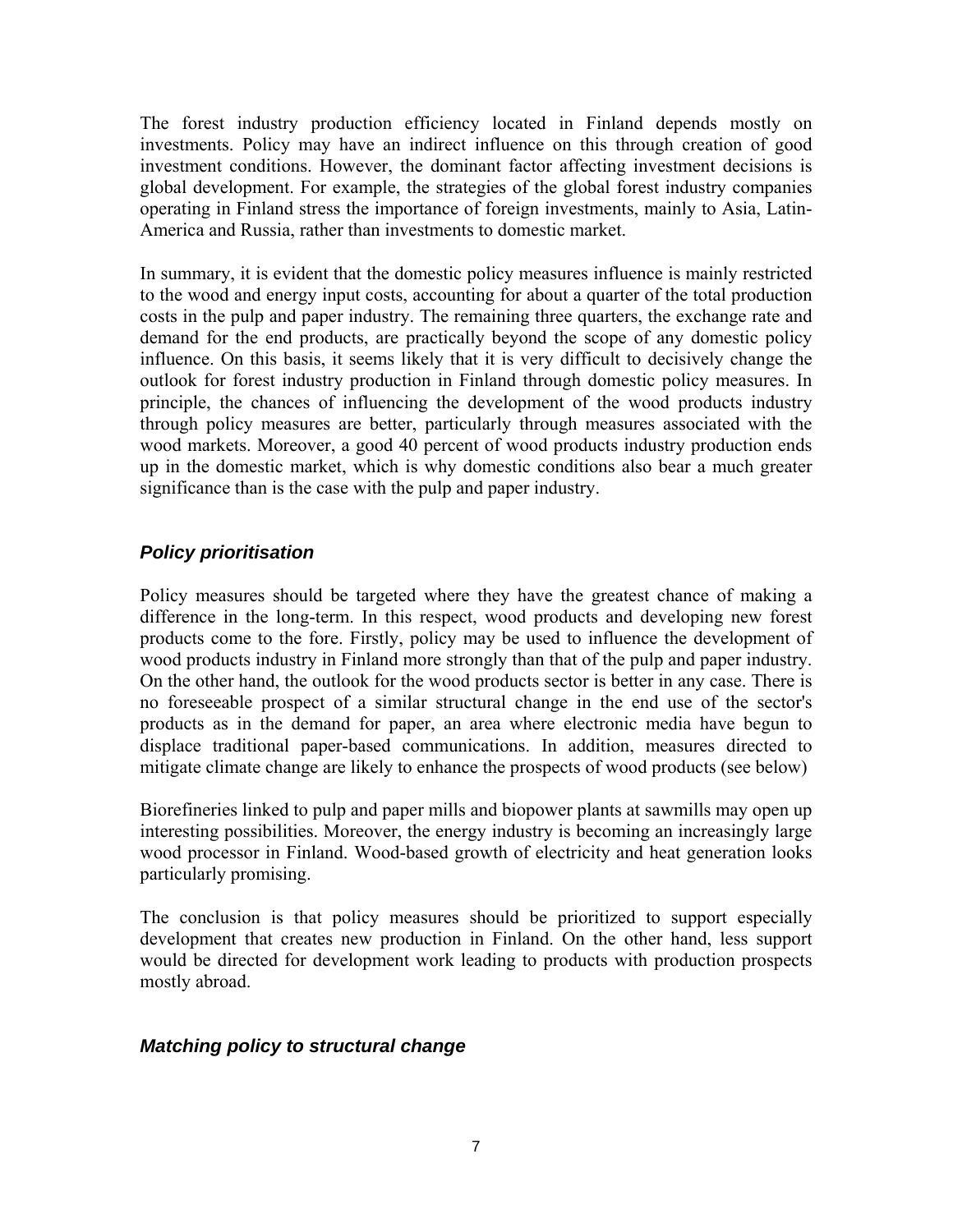Inasmuch as the restructuring of wood processing industry in Finland is based on the present forest industry companies, reform is wedded to the profitability of the production of current products. The more profitable it is the better are the preconditions for investing in new products. To enhance the viability and profitability of the current forest products production in Finland, the Government has implemented various policy measures. Important elements of these have been subsides to wood production and tax cuts related to wood sales. Both of these polices aim to increase wood supply. In addition, there has been discussion about possible policy measures which would reduce the forest industry energy costs.

At the same time, forest industry companies are employing all means available to improve the profitability of their present production. The backbone of improving profitability has been cutting production capacity and labour force, as well as other efficiency measures. Undoubtedly, these measures will continue. As a result of capacity cuts, the pulp industry wood consumption has already fallen in recent years by an estimated 8 million cubic metres. In addition, the wood products industry wood consumption in 2008 was more than one fifth lower than in the 'good years' of the 2000s. Based on the forecasts presented in this report, the forest industry wood consumption would be about 13 million cubic metres lower in 2020 than in 2007. Similarly, the energy usage of the forest industry has already fallen by 12 percent between the years 2006 and 2008. In accordance with the forecasts in the present report, it will decline further by almost 30 percent by 2020.

In other words, the situation is paradoxical in some respects. Policy is directed to increase wood production and supply, and perhaps energy production. However, the measures taken by forest industry to boost profitability leads simultaneously to a reduction in wood and energy consumption. The situation raises the following questions: What should be the primary target of the policy? How could the policy measures and industry actions become mutually supportive in the best way?

A second message of the changes outlined here is that the policy should be directed particularly to enhance the prospects of wood products industry and energy industry utilizing forest biomass. These sectors appear to be increasing their relative importance in domestic wood processing. Nevertheless, this should not mean that the needs of the pulp and paper industry can be forgotten. Despite the contraction in the sector, it will continue to be a significant player in Finland.

#### *Role of research in development*

Research and development work related to wood processing has received much attention in recent years. It has also been the object of more focused investment than previously. Examples include setting up of Forestcluster Ltd and Finnish Wood Research Oy. The specific purpose of these organs is to coordinate and finance development of new wood processing products. Through the above networks and with the help of public funding, the investments have mainly been targeted at technological and natural science research.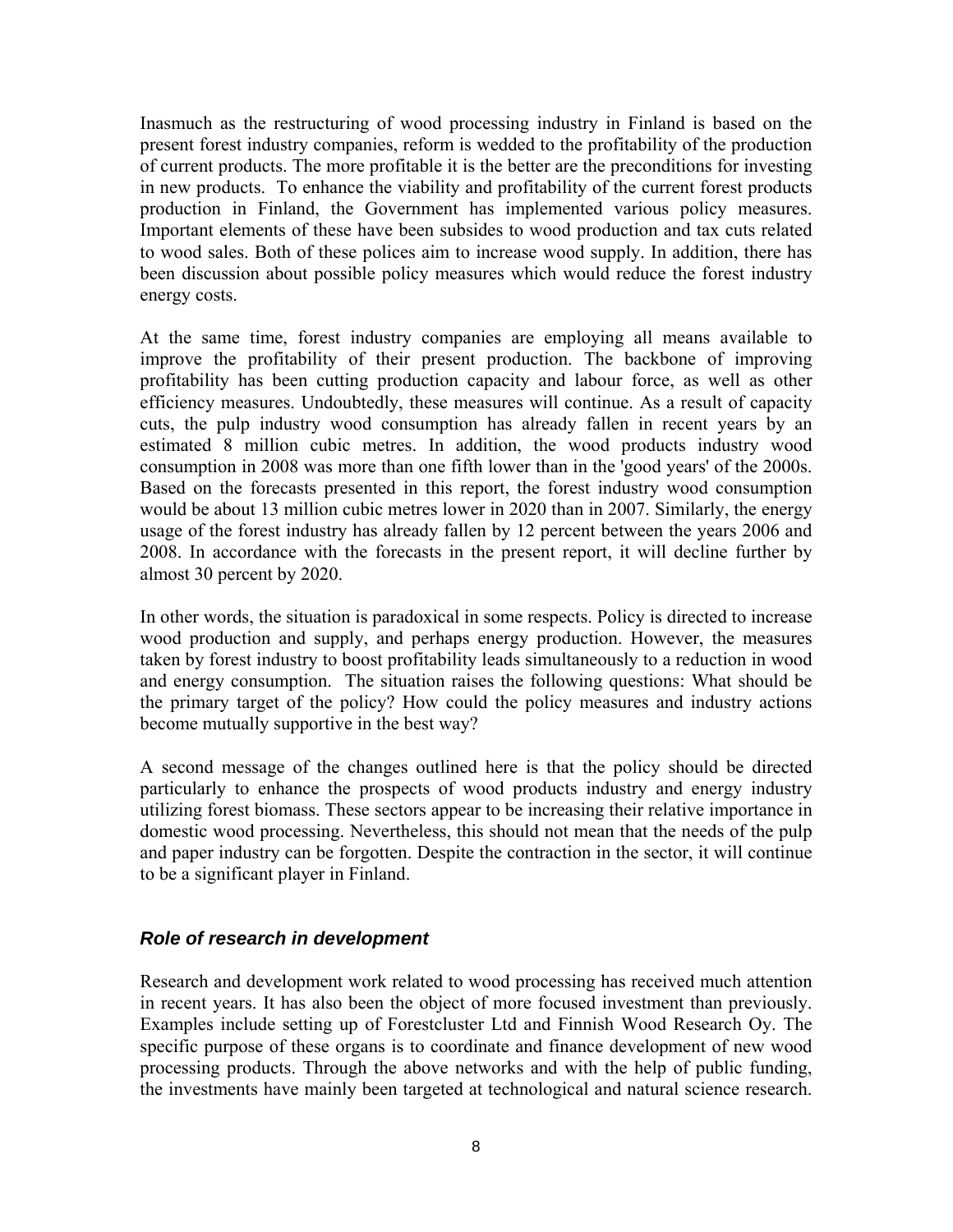This is understandable considering the goal, i.e. development of new products. Products that may be commercially viable in a few years are already on the horizon, such as biofuels and chemicals based on synthetic gasification. Research will continue to play a crucial role in creating future opportunities for wood processing.

However, the importance of social research should not be forgotten in the development work. To date, such research has received too scant attention. The problem may lie in the fact that awareness of the importance of social research is still insufficient. Development over the last decade would indicate that this is the case.

Finnish globally operating forest companies were ill-informed and poorly prepared for the changes taking place in their operational environment, which in the 2000s have significantly altered the course of development in the pulp and paper industry. The paper and paperboard industry was particularly incapable of anticipating the structural change it was up against, brought about by electronic communications and globalisation. Nevertheless, research was already carried out in the late 1990s that clearly showed changes underway in consumer behaviour, and that electronic media had begun to displace paper use in the United States (e.g. Boston Consulting Group 1999, Hetemäki 1999). This trend was forecast to migrate also to Western Europe. At the same time, globalisation moved much of goods and packaging manufacture to countries with low production costs, which led to drying up of the growth in the consumption of paperboard and packaging paper in several industrial countries.

The lack of understanding of the changing operational environment and its impact on the consumption of paper products and price development, outlined above, led to misinvestments on a large scale in the American market. Moreover, it helped to delay the initiation of developing new products. Similarly, problems have in recent years been linked to investments in developing countries, when there has been insufficient understanding of the socio-economic and cultural dimensions of local conditions (e.g. South America, China).

The above examples indicate that socio-economic and independent research of the operational environment can help to mitigate surprises in long-term planning. It does not remove them completely, but it may help to understand them, and also reduce the related risks and costs. Investments in new wood processing products are undoubtedly also related to social dimensions that have not yet been sufficiently studied. For example, significant socio-economic and environmental issues are related to the development of forest biomass based energy production, both at home and globally.

Next, we outline an example of the potential role of research in enhancing the wood products industry prospects. Along with the climate change, the lifecycle greenhouse gas emission impacts of wood products and competing materials, such as cement, steel, aluminium and plastic, gain prominence. For the sake of mitigating climate change, emissions from production processes, and the ability to sequestrate carbon dioxide in the next 10-30 years, are particularly important. The wood products industry takes the view that it would do well in such comparisons. This is likely to be the case, but we cannot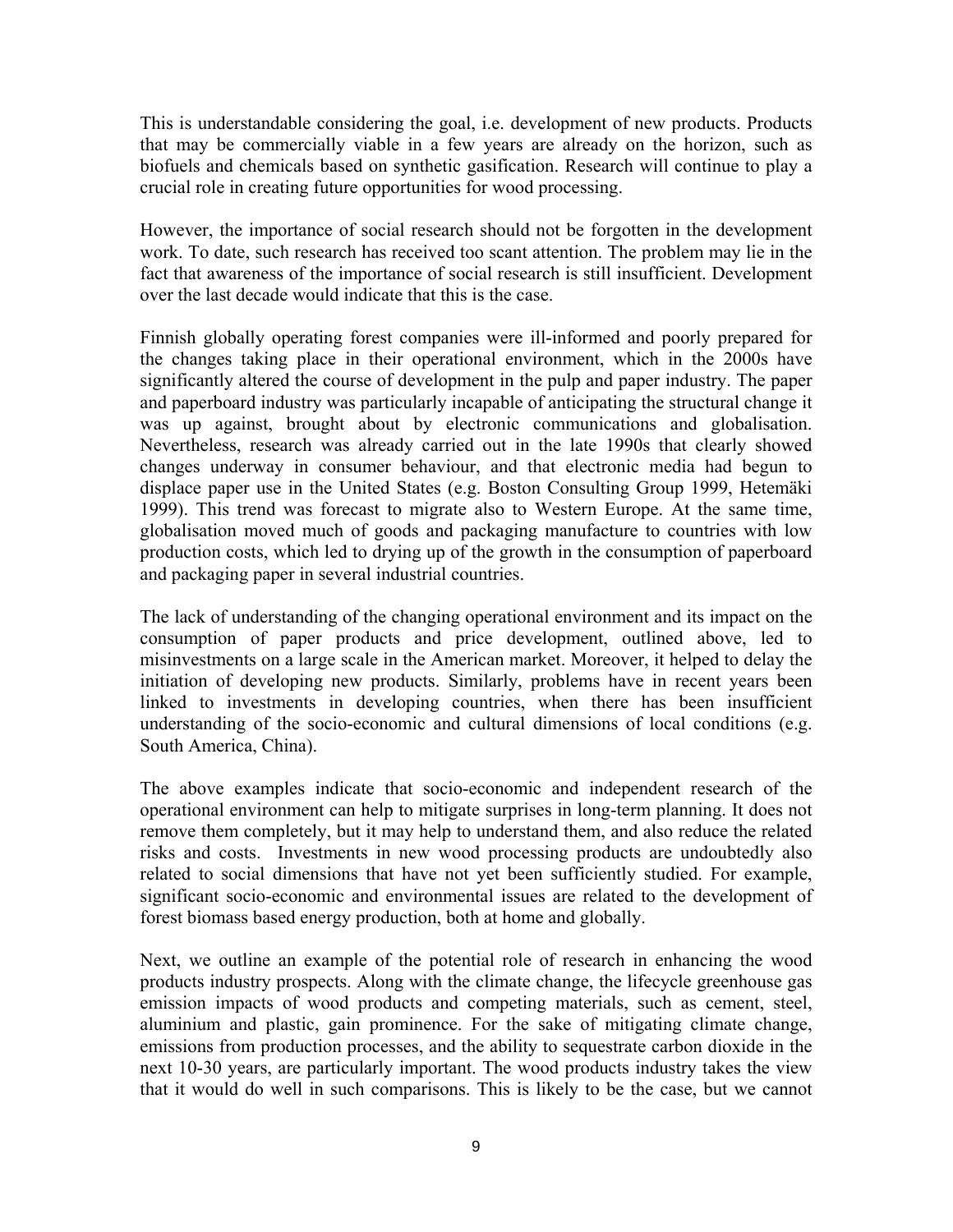know it with any certainty, because a sufficiently extensive, detailed and independent study on the issue has never been carried out. Over the years, there have been many case studies and regional studies, but the results cannot be generalized easily to larger context. Thus, there is lack of knowledge as to exactly what and how great the advantages of wood products would be in mitigating climate change *vis-á-vis* the competing materials.

The industries have themselves carried out or commissioned studies purporting to show the good qualities of their own sector's material from the climate change angle. However, the weight of such isolated studies and their impact in political decision-making and consumer choices is impaired by the fact that they are seen as lobbying by the industry that conducted or commissioned them. They are also often case studies, from which generalisation is questionable. Besides these studies, there is a need for comprehensive, independent and authoritative research that would take into account the suitability of different materials for different uses, endeavouring to combine materials and production techniques in an optimal way in terms of climate impacts. After all, it is often not a question of an either-or choice between materials, but an optimal combination of different materials, for example in building construction.

The work of the Intergovernmental Panel on Climate Change (IPCC) and the Stern Report are examples of how authoritative and independent studies and investigations can have a significant impact on politics, and through it, on markets. A comparative study of the climate change impacts of various materials in construction would also be a challenging task demanding wide-ranging expertise, albeit naturally not on the same scale as the above examples. The Finnish government could take the initiative in promoting and funding such work. Natural partners in this work would be Sweden, Canada and the United States, where wood products industry play a major role. However, in order to ensure credibility, it would be expedient to involve also countries where the wood product industry is not as crucial as it is for these countries. Potential organisations that could take initiation and coordination of such research forward would be e.g. the UN Environmental Programme (UNEP), World Wide Fund for Nature (WWF) and UN Food and Agriculture Organization (FAO). Admittedly, a problem with the last organisation could be that from the viewpoint of sectors competing with wood products, the organisation may become labelled as too biased towards the forest sector.

As a result of such research, the probably more favourable climate impacts of wood products compared with other materials could be realised in the markets as increased demand for wood products. Thus, this could be one method of increasing the use of coniferous sawn wood e.g. in Europe.

#### *Wood products, energy and the environment as pillars of reform*

Jouko Karvinen, CEO of Stora Enso, recently voiced a need for a national programme for saving the forest industry. The demand is understandable. He urged that the action should be very swift. Measures and working groups that only produce results in 2011or after are of no help in his view.